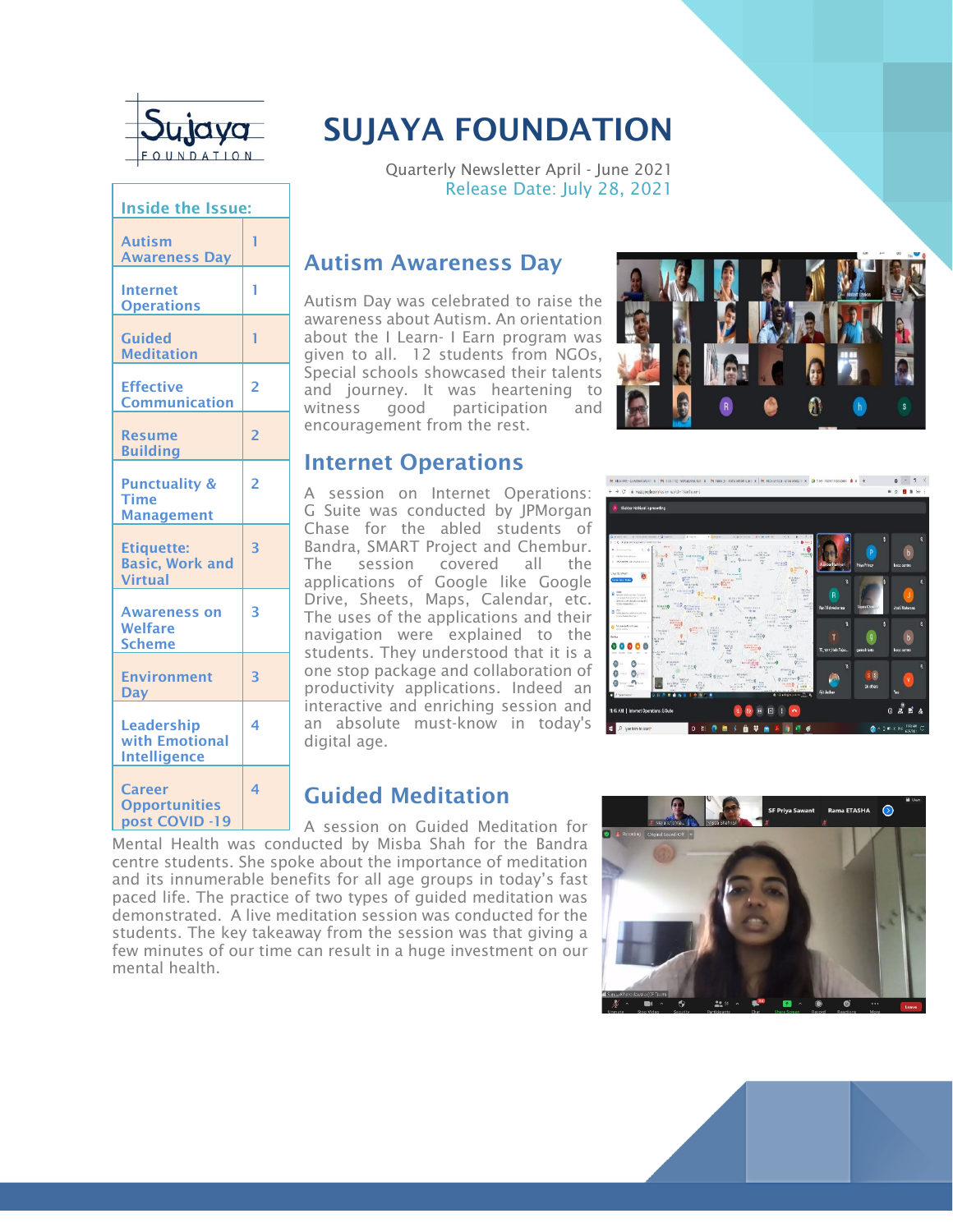#### 2

#### Effective Communication

Anam Gwaliori, Consultant, Ernst & Young (EY) conducted a virtual session on Effective Communication for the I Learn – I Earn and SMART Project students. In this session, the trainer explained the term "Communication" and different types of communication. Various body postures, expressions, eye contact; positions etc. were discussed and demonstrated. The trainer also took an activity with the students to measure the impact of verbal and non-verbal communication.



#### Resume Building

A session was conducted on Resume Building for the abled students of Bandra and Chembur. The session focused on the difference between a CV and a resume. The sections of a resume like the objective, work experience, education, skills were discussed. Tips were given on how to make a resume eye catching and the online resources available to customize one's resume were shared. A sample resume was also shared for having a better understanding. The appropriate format for education and work experience was elaborated as this is considered vital in presenting one's resume.

#### Punctuality and Time Management

A session on Importance of Punctuality and Time Management was arranged for the SMART Project students by KPMG Volunteers. The session focused on the meaning and importance of punctuality, why one should be punctual, what one can do to be punctual for eg: Set reminders, have a 'to do list', always allow extra time, set time barriers for tasks, etc. The session had quizzes, show off hands for correct statements and videos which helped the trainees to get a much better understanding of the topic





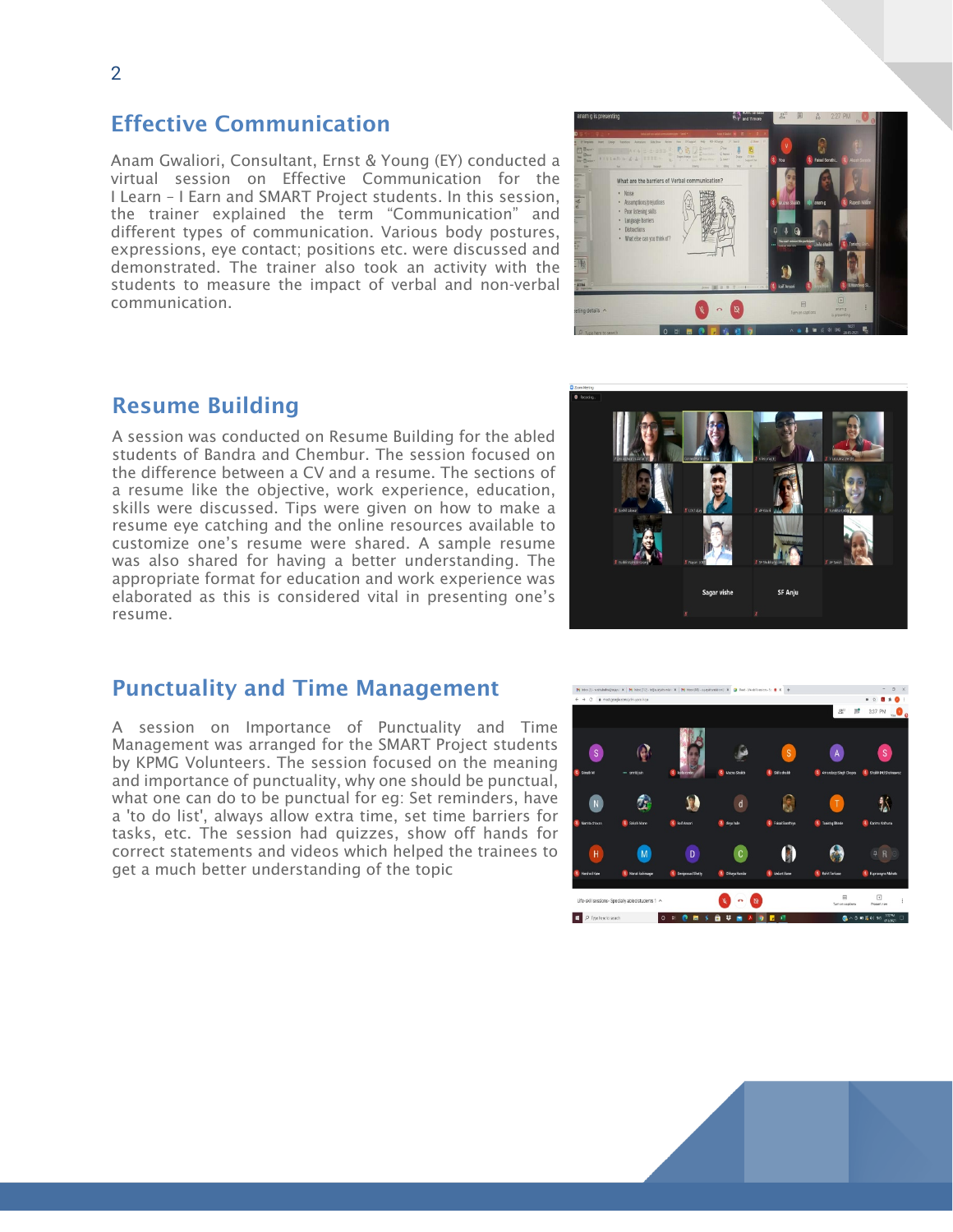#### Etiquette: Basic, Work and Virtual

A session on Etiquette: Basic, Work and Virtual was conducted by a JP Morgan Chase Volunteer Mr. Prathap, for the SMART and Bandra Centre students. The session covered every aspect of the topic in a precise and interesting manner. The session gave a complete overview of the importance of etiquette like social, business, personal, professional and the service sector.

# $\sim$ ០ <del>=</del> ំ E = ំ

#### Awareness on Welfare Schemes

The aim of the webinar session was on awareness of Welfare schemes and provisions for the specially abled students from I Learn – I Earn and SMART Project. The specially abled students got the knowledge about various welfare schemes and provisions which are implemented by the government and the benefit they could avail from it.

## **EL 1999 12 UNITED Employment Opportunities** And Referral services - Private Sector - Job linked Training

#### Environment day

On the occasion of Environment day, students were given a task to prepare a best out of waste product which would enable them to control the waste and give their creativity and innovation a shape. Students were made aware of how to utilize the waste products and make the best use out of that.